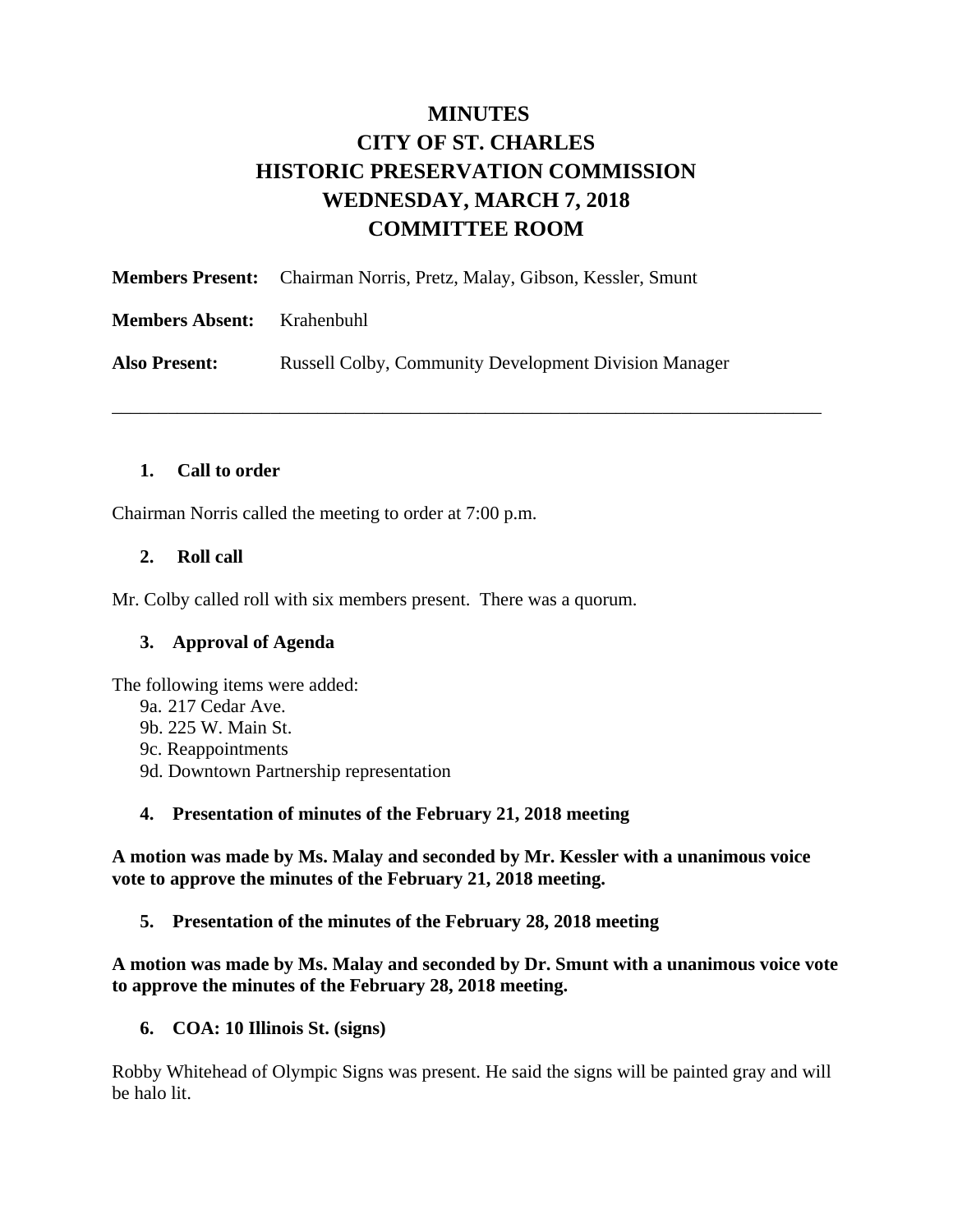**A motion was made by Ms. Malay and seconded by Dr. Smunt with a unanimous voice vote to approve the COA as presented.** 

### **7. COA:**  $162$  **S.**  $1^{st}$  **St.** (changes to storefront)

Mario Grado, the business owner, was present. He stated he is interested in installing overhead garage-type doors to open the business to the street, instead of the sidewalk café area used last year. He said the door would have a screen panel that would lower down.

Dr. Smunt noted that the door shown is divided into many lites and suggested that a door be chosen with a more similar light pattern to the existing storefront.

Mr. Gibson said he liked the overall concept but felt they need further details on the actual door and the installation. He suggested accordion doors or panels might work also. Mr. Grado agreed to provide additional information at an upcoming meeting.

### **A motion was made by Mr. Kessler and seconded by Mr. Pretz with a unanimous voice vote to table the COA.**

### **8. COA: 612 W. Main St.**

Amanda and Gary O'Connor, applicants, were present. They said they have proceeded with designing the continuous porch/veranda around the building, as discussed during a previous preliminary review.

Dr. Smunt noted that the previous plan showed square columns and the commission suggested turned columns, but the proposed round columns are seen on similar examples of Queen Anne architecture, with similar porch layouts. He asked about the flooring and whether tongue and groove boards could be used. Mr. O'Connor said he would like to use a deck system with boards parallel to the house.

Vice Chairman Gibson said this is not a reconstruction of previous existing architecture. He felt the scale was ok, and noted they did a good job matching the roof lines. It will look great from the street.

Dr. Smunt said the original architecture showed two porches. If someone wanted to change the wrap around porch in the future to two separate porches, they would have the flexibility to do so.

Mr. Kessler said he felt differently. He said with it being a landmark building on Main Street, they have an opportunity to make an impression. If they are going to build it, he said they should make it look like it has always been there. He said when they tie it into the building they will be removing elements such as siding and trim. This will be a major addition. He disagreed with the flooring. If it's a porch then it needs to be a porch floor. He said if they are going to use fiberglass columns they should go look at the addition being built on Oak Street and 5<sup>th</sup>. Those columns look like they have always been there.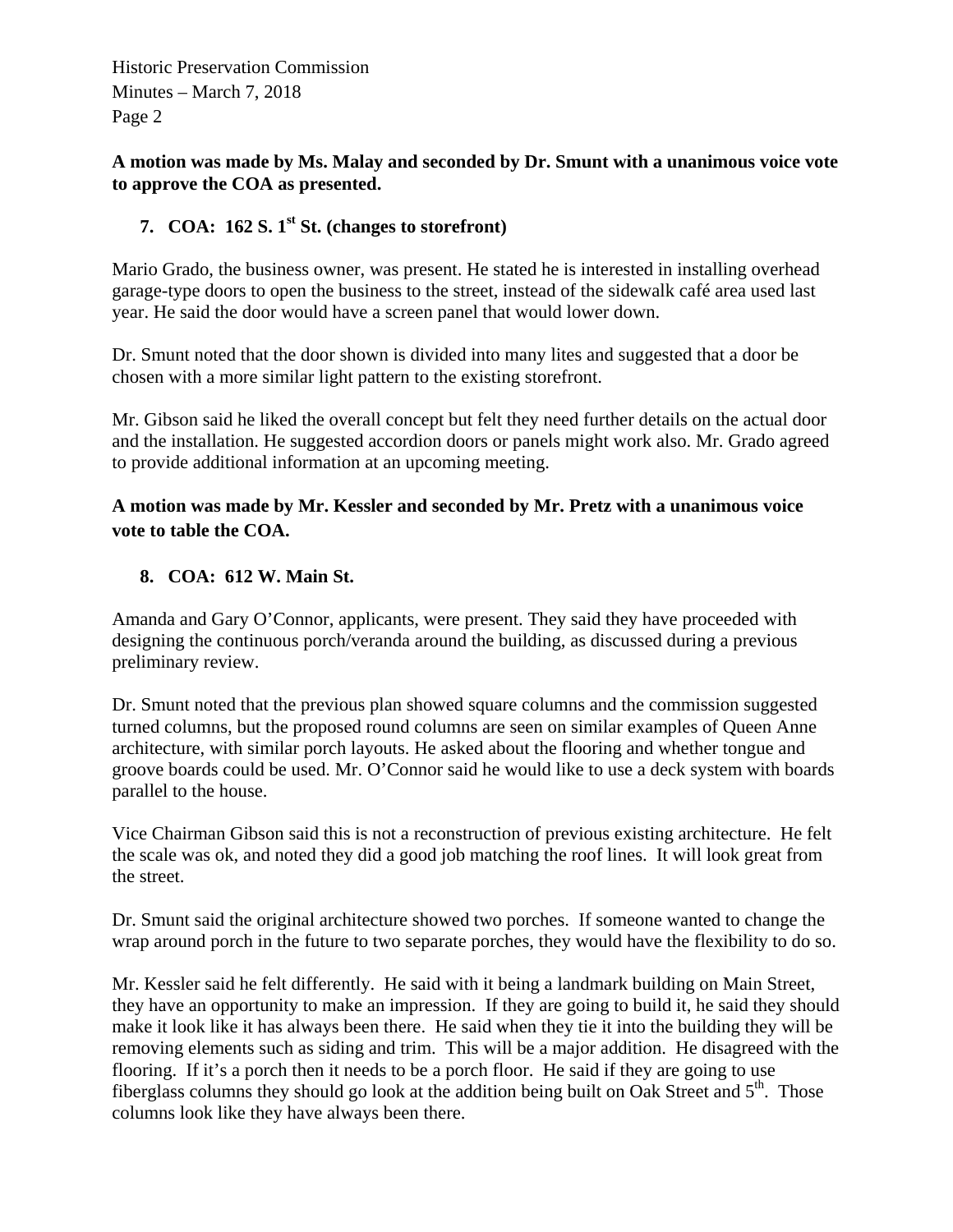Mr. Kessler asked how far the retaining wall will be from the porch. It will be two feet. He asked if anything will be behind it. Mr. O'Connor explained the back side will have a double built up board with a waterproof membrane. Underneath it will be dirt that will be used as a planter box. Nothing will be open under the porch.

Chairman Norris commented on the engineering aspects of the project. He felt some of the items needed to be rechecked with the building permit review.

Ms. Malay said she was fine with the proposal. Mr. Pretz was in favor of the project, but was concerned with the unilock block. He said it was too modern.

Mr. Gibson expressed some concern about what it will look like once they approve the final engineering plans; and what if any changes will need to be made. He felt the front steps would not come forward. Mr. O'Connor stated they start flush with the wall and only protrude into the deck about three feet. He would like to keep the deck open as much as possible.

Dr. Smunt referenced a photograph that showed an example of the Queen Anne style with a round column porch with no handrail and a planter out front. He said it is very similar to the proposal and provides evidence that homes were built like this in the past.

### **A motion was made by Ms. Malay and seconded by Dr. Smunt with a 3-1 voice vote to approve the COA as presented. Mr. Kessler voted no. Mr. Pretz abstained.**

## **9. Update to Architectural Survey for 21 S. 4th St.**

Chairman Norris recused himself. Vice Chairman Gibson presided over the discussion.

The Commissioners conducted an on-site visit on February  $28<sup>th</sup>$ , 2018. They decided to revisit the 1994 Architectural Survey to determine if it would be appropriate to change the status from contributing to non-contributing based upon the findings from that visit.

Dr. Smunt suggested the following revisions to the individual categories:

Architectural Integrity

- Major Alteration: check boxes for 1 (first floor), 2 (upper floors), and 3 (roof cornice)
- Additions: remove check on "sensitive to original" and check boxes 1, 2, and 3 for "insensitive to original"

Architectural Significance:

• Downgrade to non-contributing

Building Condition:

• Downgrade to poor; or fair at best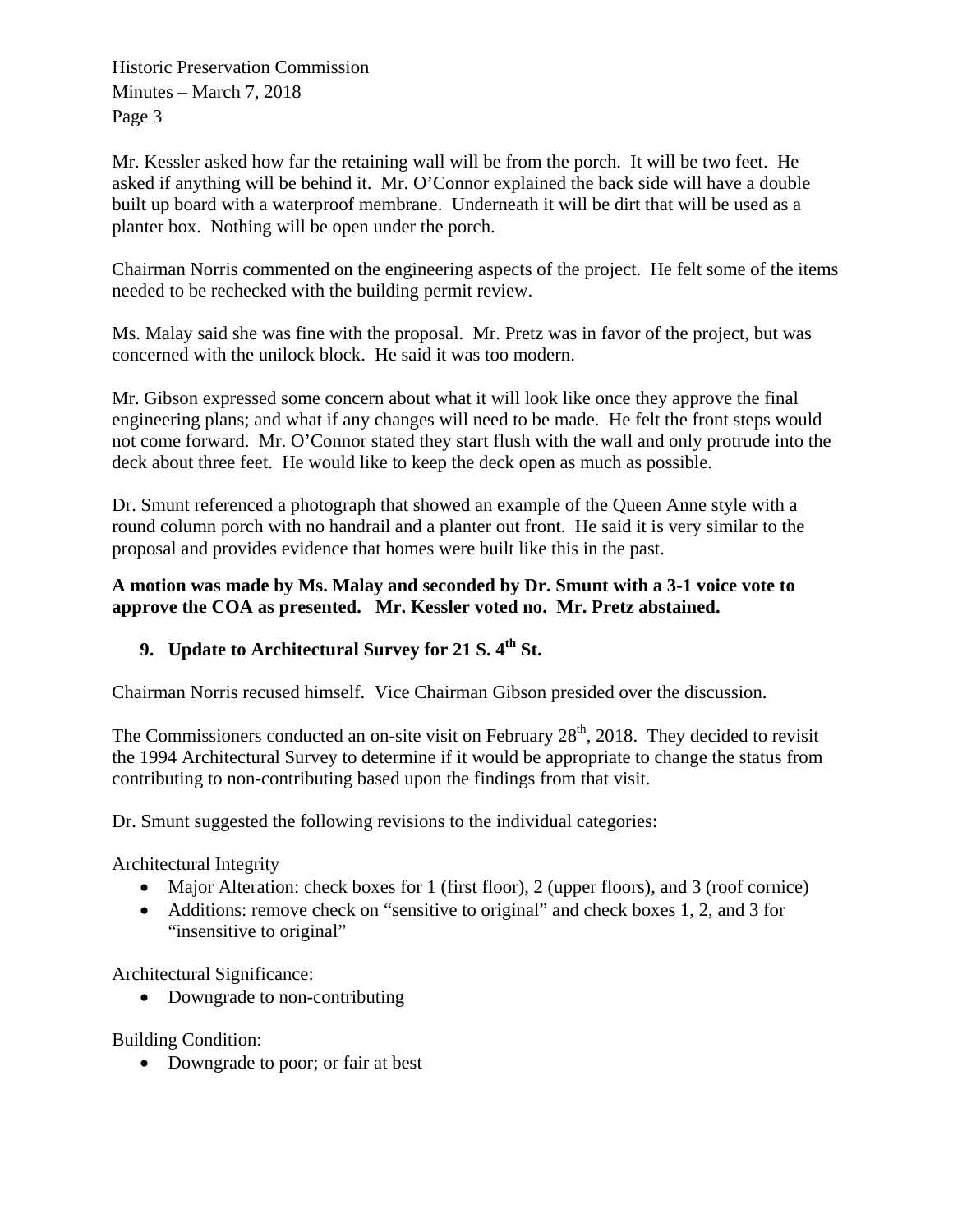Dr. Smunt said there are no longer any stylistic features present. They could say the only Queen Anne element left is the front picture window. The Commissioners discussed several other items they observed during the on-site visit. Vice Chairman Gibson noted the survey is an exterior architectural survey so it is not necessary to include wording regarding the interior.

Dr. Smunt suggested adding the following items to the features list:

- Synthetic siding and trim has been added since the original survey
- Evidence of structural damage of foundation exists
- Majority of windows are not original

### **A motion was made by Ms. Malay and seconded by Mr. Pretz with a unanimous voice vote to approve revising the architectural survey to include the ratings as stated by Dr. Smunt.**

### **a. 217 Cedar Ave.**

Vice Chairman Gibson asked for clarification as to whether or not the approval for demolition of 211 and 215 Cedar Ave. was still in place since the petitioner rescinded their COA. Mr. Colby said that approval is still in place; the petitioner asked to withdraw their request that was before the City Council and asked that the Council not take action. The City Council did not take formal action to deny it, but they did take action to place the Historic Preservation Commission's recommendation on file. The petitioner could demolish 211 and 215, but they would need to put the site in the state that was presented. Mr. Colby said when they submit the permit they would be advised they defined a use for this site as a prayer garden. Since they did not receive approval to demolish the building that was in the way of the improvements associated with it, they would need to show how they are going to meet the intent of the COA. This might require revising the site plan.

Mr. Colby said that any new proposal should include new information about the building or the reuse of the property. He said the church could submit the same proposal, but they are not entitled to it being reheard by the Commission at the same level of detail because the Commission previously rendered a decision based on the same information.

Ms. Malay asked if they should consider landmarking the building. Dr. Smunt suggested they update the survey first. He noted the building has historical significance, but visually, he felt it doesn't qualify as architecturally significant. It's missing many elements. Ms. Malay said if it is landmarked there would be no question as to its significance. Vice Chairman Gibson said landmarking it will create a permanent record that stays with the home. Ms. Malay felt the survey is based on architecture. She said they really have no other place to include the historical aspect of it. Dr. Smunt suggested they modify the survey based on the information they now have, and then decide whether or not to move forward with the landmark designation. Mr. Pretz noted they could hold the public hearing, but decide to table action until further review. It was decided they would modify the survey at the next meeting.

### **b. 225 W. Main St.**